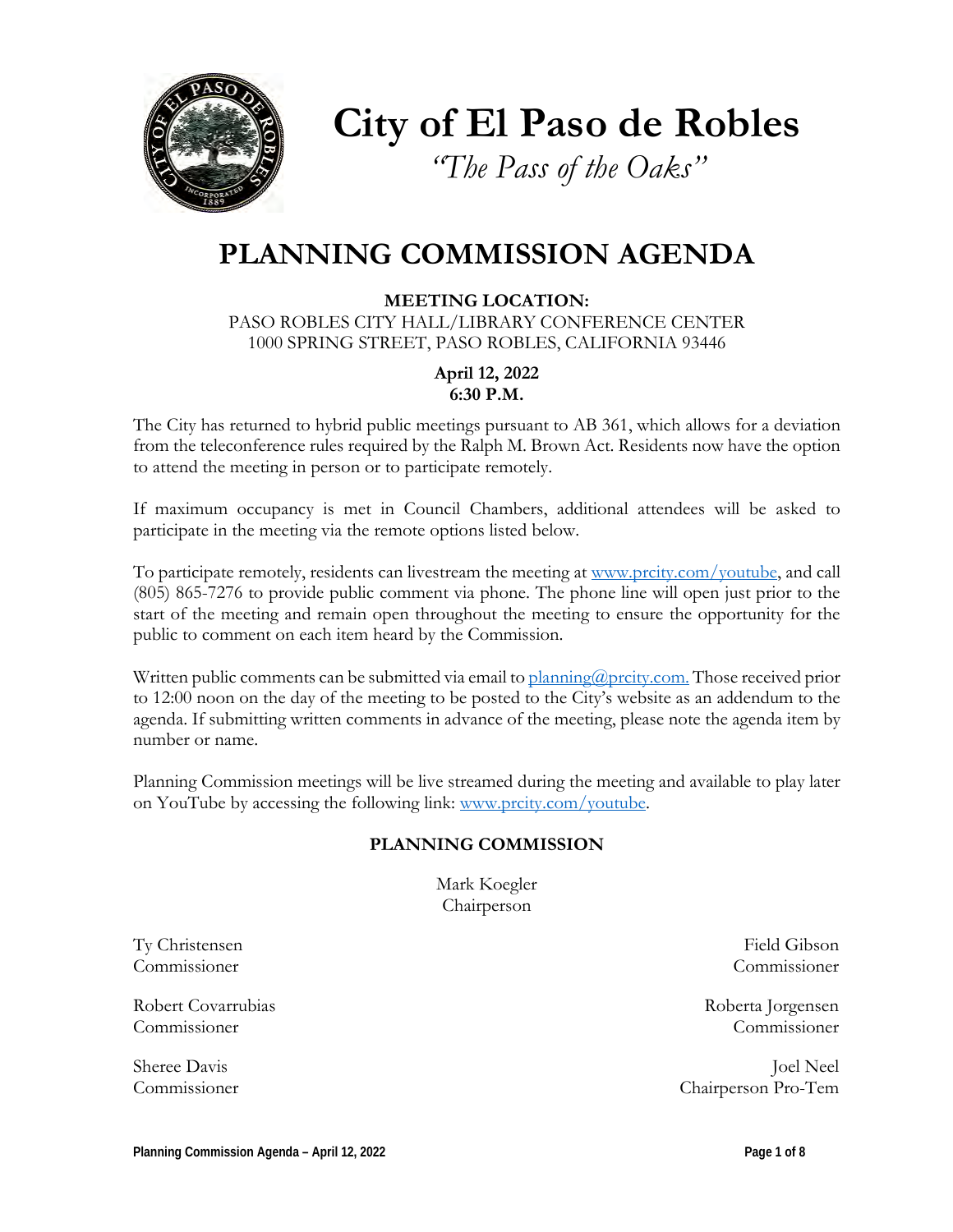### **CITY STAFF**

Warren Frace Darren Nash Community Development Director City Planner

Darcy Delgado David Athey, P.E. Associate Planner City Engineer

Katie Banister Lori Wilson Assistant Planner Assistant Planner

### **LEGAL COUNSEL**

Elizabeth Hull Isaac Rosen Interim City Attorney Interim Deputy City Attorney

- **Call to Order** A.
- **Pledge of Allegiance B.**
- **Roll Call**  C.
- **Staff Introductions D.**
- **General Public Comments Regarding Matters not on the Agenda** E.
- **Agenda Items Proposed to be Tabled or Re-Scheduled**  F.

All items on the Planning Commission Agenda are scheduled for action unless explicitly otherwise stated. Planning Commission action on General Plan Amendments, Rezones, Street and Public Easement Abandonments, Street Name Changes, Code Amendments, and any legislative action is a recommendation to the City Council; the City Council will hold a separate public hearing prior to taking final action. All other Planning Commission action is final unless an appeal application, including the required fee, is filed with the Community Development Department within 15 calendar days of the date of the action. Any member of the public or the City Council may file an appeal. Please see last page of agenda for how to file an appeal.

#### **PUBLIC HEARINGS G.**

**1. [Site Plan Review](https://www.prcity.com/DocumentCenter/View/33555/April-12-2022-Planning-Commission-Item-1-PDF) for the use of an alternative material for the River Lodge Motel [parking lot \(P21-0072 / SPR 21-12\)](https://www.prcity.com/DocumentCenter/View/33555/April-12-2022-Planning-Commission-Item-1-PDF)** Applicant – Black Rock LLC / River Lodge Motel 1955 Theatre Drive / APN: 009-831-007

A request to pave the parking lot for the River Lodge Motel using a non-permanent paving system. The project proposes to use an NDS permeable paver system with gravel and a compacted base.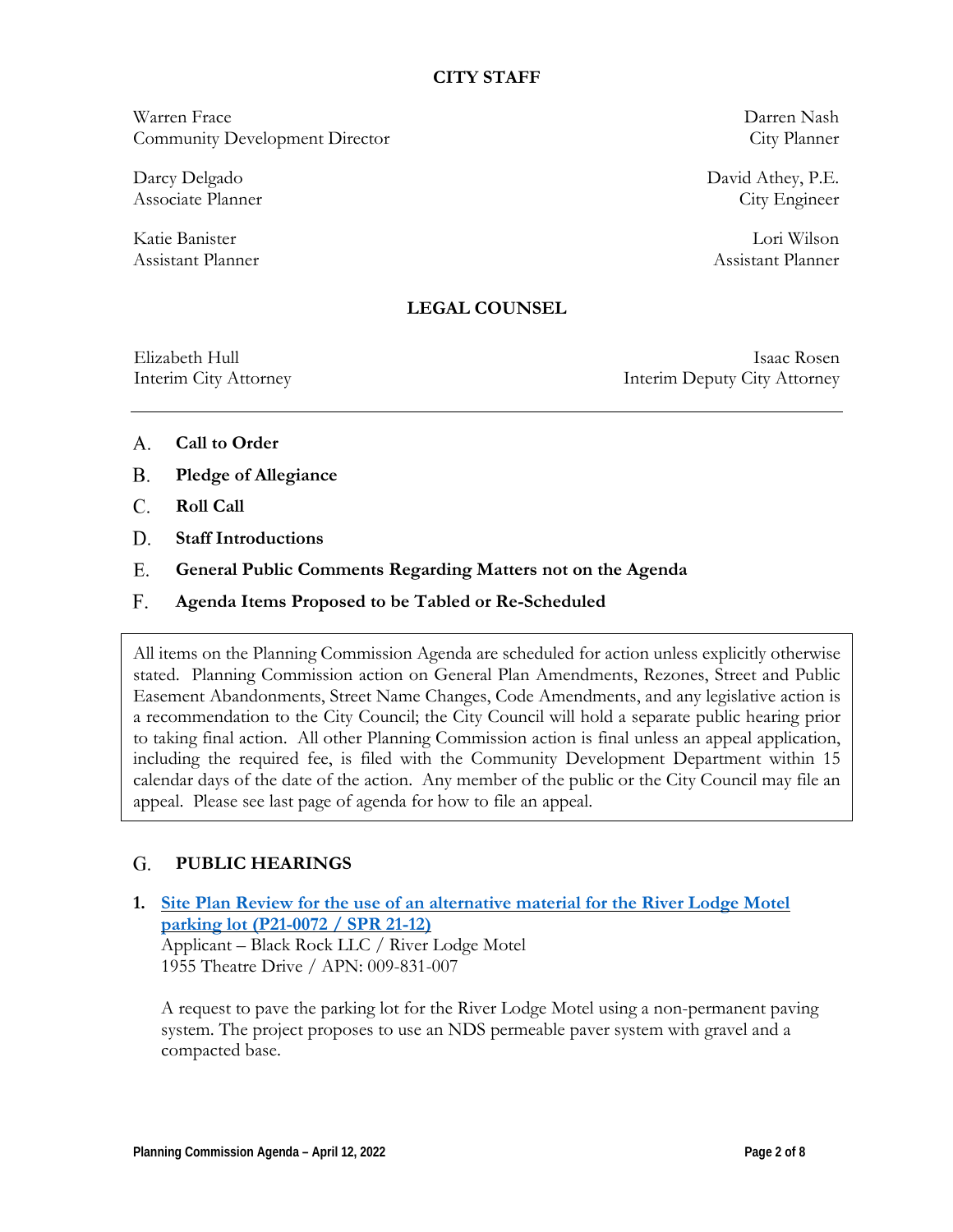### **Options:**

- 1. Adopt Draft Resolution 22-XXX,
- 2. Approve the project with modifications to Draft Resolution 22-XXX.
- 3. Refer the project back to staff for additional analysis.
- 4. Deny the project by adopting findings of denial.

## **2. City of Paso Robles [General Plan Annual](https://www.prcity.com/DocumentCenter/View/33556/April-12-2022-Planning-Commission-Item-2-PDF) Report 2021**

Applicant – City of Paso Robles City Wide

#### **DISCUSSION ITEMS**  H.

#### **CONSENT CALENDAR** I.

**3. Planning [Commission](https://www.prcity.com/DocumentCenter/View/33557/April-12-2022-Planning-Commission-Item-3-PDF) Minutes (for approval):** March 22, 2022

### **OTHER REPORTS**

- **Paso Robles Street [Streetscape](https://www.prcity.com/DocumentCenter/View/33558/April-12-2022-Planning-Commission-Item-4-PDF) Ad Hoc Committee Report** 4.
- **Housing Constraints and Opportunities Committee [\(HCOC\) / Zoning](https://www.prcity.com/DocumentCenter/View/33559/April-12-2022-Planning-Commission-Item-5-PDF) Code Update** 5. **[Report](https://www.prcity.com/DocumentCenter/View/33559/April-12-2022-Planning-Commission-Item-5-PDF)**
- **[Development](https://www.prcity.com/DocumentCenter/View/33560/April-12-2022-Planning-Commission-Item-6-PDF) Review Committee Rotation Schedule**  6.

| Month     |             | Commissioners |                                      |
|-----------|-------------|---------------|--------------------------------------|
| April     | Koegler     | Neel          | Christensen<br>$4/11 - \text{Davis}$ |
| May       | Gibson      | Jorgensen     | Christensen                          |
| June      | Koegler     | Jorgensen     | Davis                                |
| July      | Covarrubias | Neel          | Davis                                |
| August    | Covarrubias | <b>Neel</b>   | Gibson                               |
| September | Jorgensen   | Christensen   | Gibson                               |
| October   | Covarrubias | Christensen   | Davis                                |
| November  | Jorgensen   | Koegler       | Davis                                |
| December  | Jorgensen   | Koegler       | Davis                                |

#### **PLANNING COMMISSIONERS' COMMENTS** J.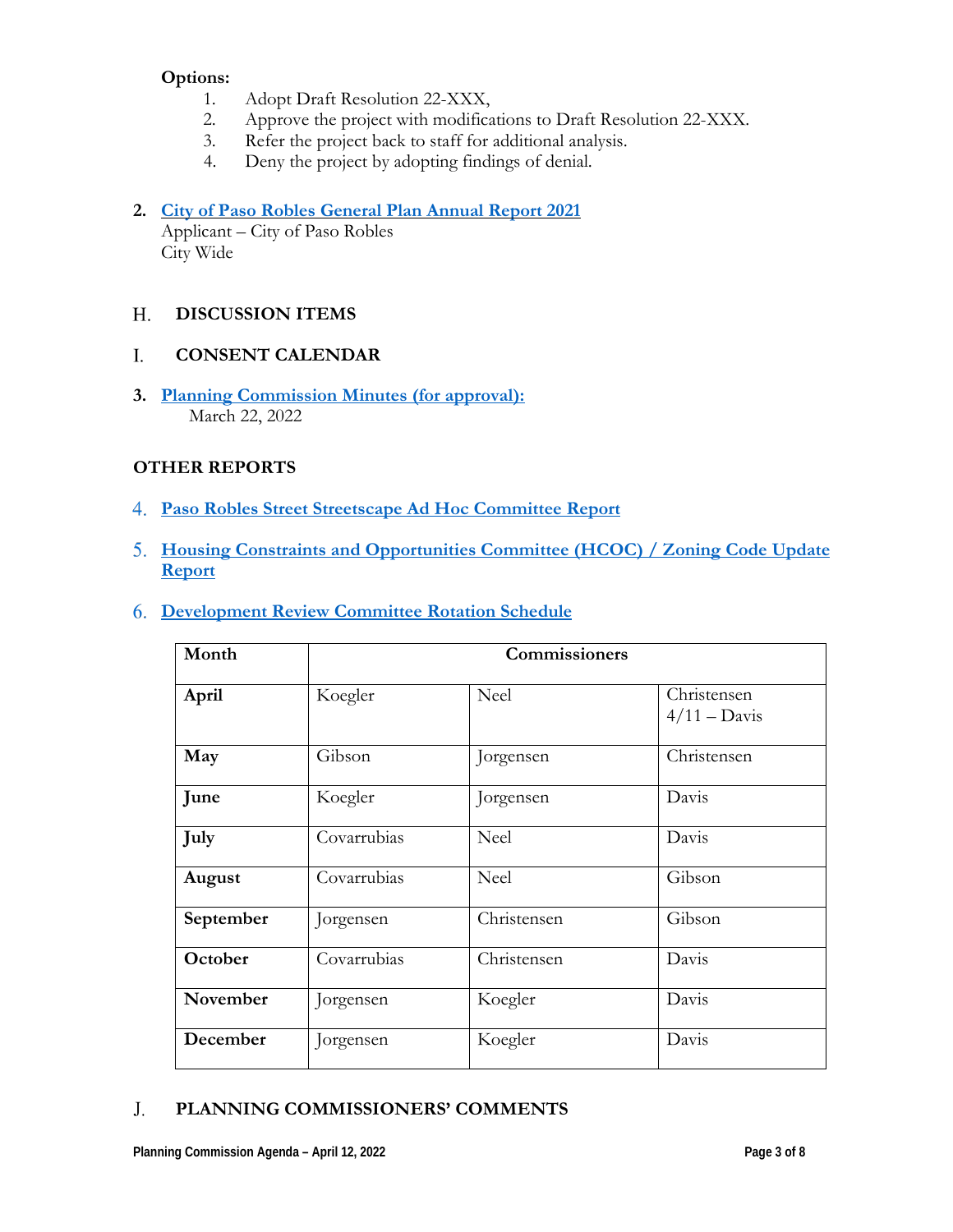#### **STAFF COMMENTS** K.

#### **ADJOURNMENT** L.

Any writing or document pertaining to an open session item on this agenda which is distributed to a majority of the Planning Commission after the posting of this agenda will be available for public inspection at the time the subject writing or document is distributed. The writing or document will be available for public review in the Community Development Department, 1000 Spring Street, Paso Robles, CA, during normal business hours, and may be posted on the City's web site at <http://www.prcity.com/agendacenter/Planning-Commission-5>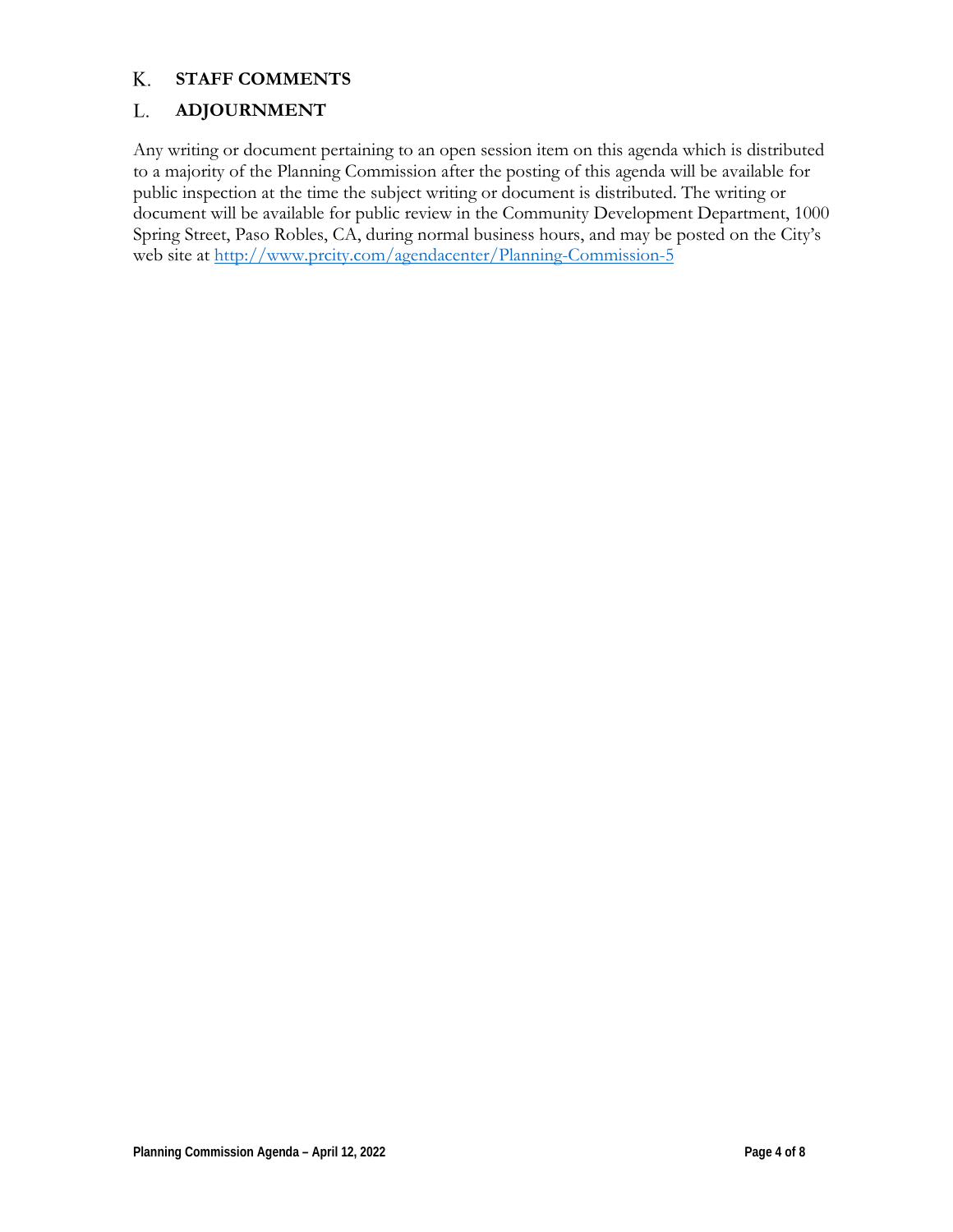All persons desiring to speak on an agenda item are asked to fill out *Speaker Information Cards* and place them at the Staff Table prior to public discussion of that item. Each individual speaker will be limited to a presentation total of three  $(3)$  minutes per item.

**AMERICANS WITH DISABILITIES ACT** Any individual, who because of a disability needs special assistance to attend or participate in this meeting, may request assistance by contacting the City Clerk's Office (805) 237-3960. Whenever possible, requests should be made four (4) working days in advance of the meeting.

### **PLANNING COMMISSION GUIDELINES FOR PUBLIC HEARINGS**

- 1. Staff presents overview of staff report.
- 2. Commissioners ask any questions they may have for staff on the report.
- 3. Commissioner's report any "ex parte" conversations they have had prior to the hearing with the applicants or members of the public regarding the proposed project.
- 4. Public Hearing/Comment Period Opened.
- 5. Project applicant, including applicant team members, presents their project.
- 6. Commissioners ask any questions they may have for applicant on the project.
- 7. Members of the public may speak on the proposed project.
- 8. Commissioners ask any questions they may have of speakers regarding their comments on the project.
- 9. Applicant may clarify proposal or rebut statements made by the public.
- 10. Members of the public may add any new comments, but not repeat earlier comments on the proposed project in response to applicant's clarification/rebuttal.
- 11. Public Hearing/Comment Period is closed.
- 12. The Chair will address questions posed by the public and look to staff to provide responses, which will be directed to the Chair. If commissioners have additional questions of the applicant at this point, such questions should be directed through the Chair.
- 13. Commissioners ask questions they may have for staff.
- 14. Commissioners discuss proposed project.
- 15. If commissioners believe additional information is needed, they may reopen the public hearing/comment and/or continue it to a future date.
- 16. Commissioners vote on proposed project.
- 17. If the Commission has the authority to approve a project, applicants and members of the public have 15 calendar days to file an appeal to the City Council. If the Commission only has authority to make a recommendation to the City Council on a project, the matter will be scheduled for a public hearing before the City Council at a future date.
- NOTE: The Chair reserves the right to reopen the public hearing if he/she believes the applicant and/or public may have additional information pertinent to the discussion.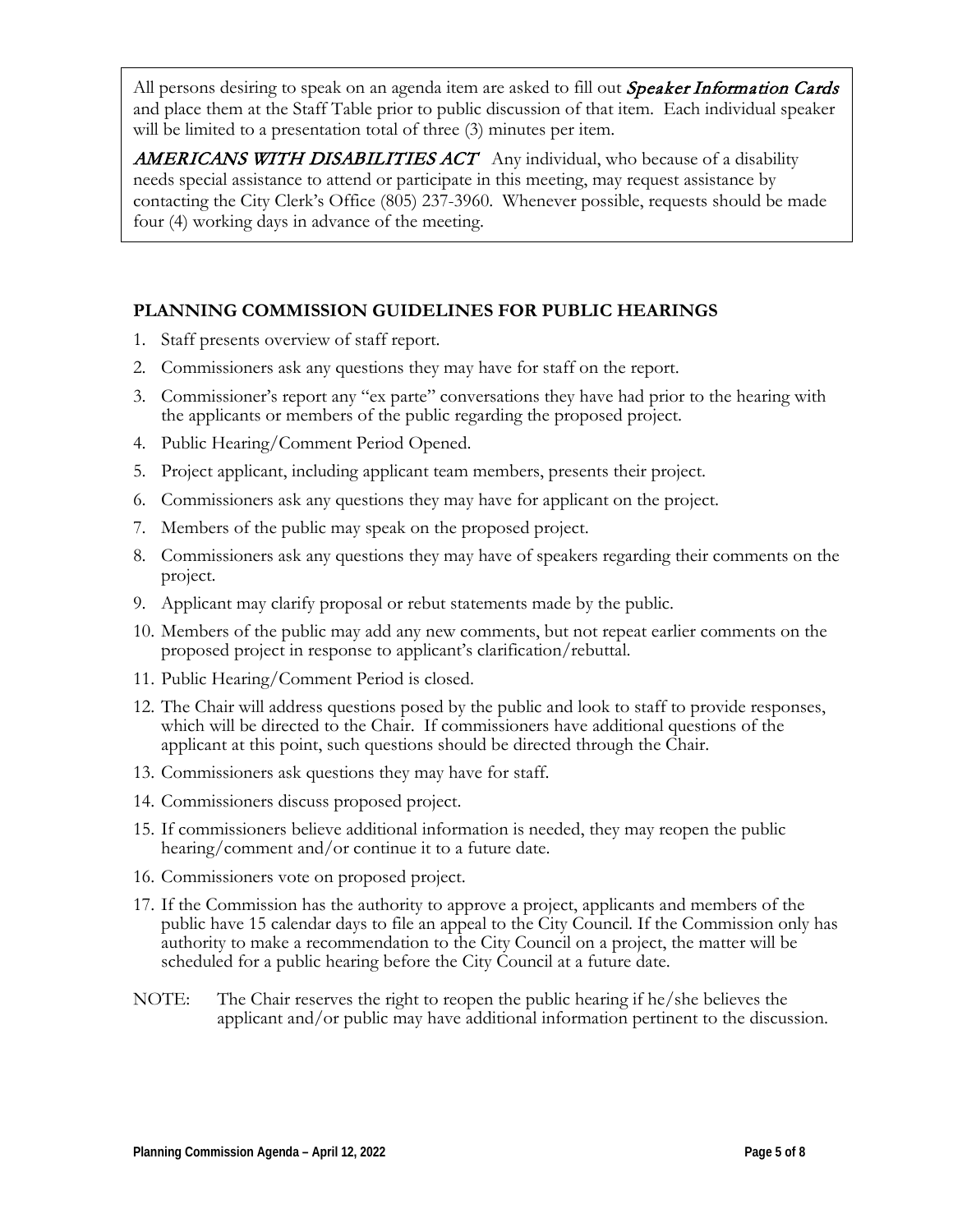### **GROUND RULES FOR PUBLIC HEARINGS AND COMMENTS**

- 1. Planning Commissioners desire to hear from all persons that wish to speak, regardless of their point of view on a proposed project.
- 2. All parties: commissioners, staff, applicants, and the public, are to be courteous and civil to each other during the meeting. Personal attacks and rude remarks will not be tolerated.
- 3. Conversations in the audience during public hearings, comment periods, and discussion are disruptive and are not welcome.
- 4. Cell phones and electronic devices are to be put in silent mode or turned off.
- 5. All testimony from applicants and the public is to be given, one person at a time, from the lectern. Meetings are recorded, and the microphone on the lectern is necessary for recordation of comments. No comments, other than from the lectern, will be made or accepted.
- 6. Applicants and members of the public are to address their questions and comments to the Chair of the Planning Commission and not to staff or other members of the audience.
- 7. Members of the public wishing to speak need to state their name and address before making comments. They are encouraged to fill out a speaker card so that their names may be accurately recorded in the minutes of the meeting.
- 8. Where it appears that several people may want to comment on a project, the Chair of the Planning Commission may set a time limit, such as 3 minutes, for each public comment.
- 9. Where it appears that several people may want to comment on a project, members of the public may be asked not to repeat comments provided by others. They may, however, state that they agree with certain prior comments.
- 10. Members of the public are not to ask other members of the public for a show of support for their position. They may, however, ask the Planning Commission Chair if they would accept a show of hands for support.
- 11. In general, applause from the audience for a position is not acceptable. At the close of the agenda item, following a vote of the commission on the project, members of the public may render a polite applause.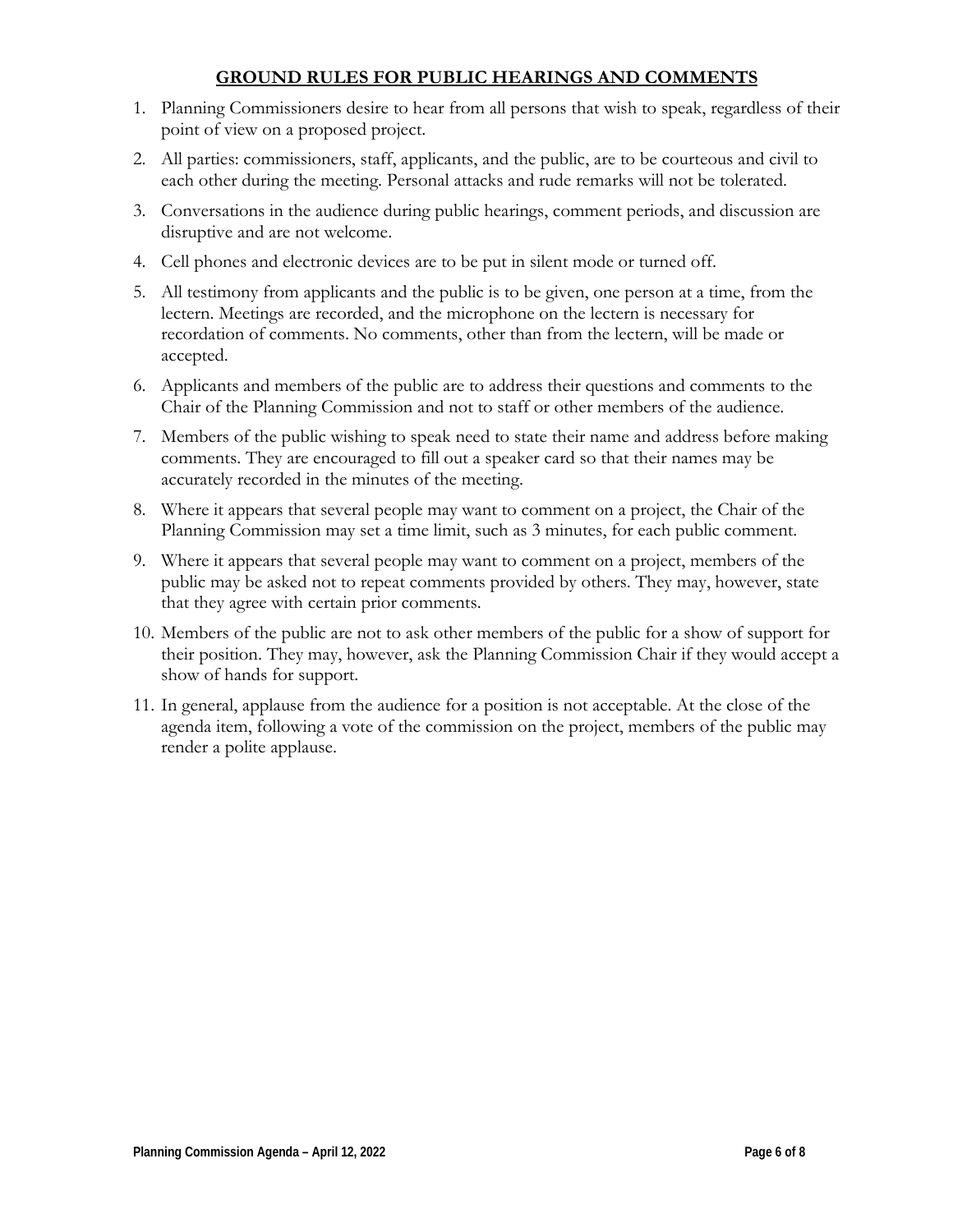### **PLANNING RELATED APPEAL PROCESS**

Decisions or determinations by the City's staff, Development Review Committee (DRC) or Planning Commission can be appealed by any interested person (applicant, neighbor, public official, or other interested party). The appeal process is described by Chapter 21.23.A of the City's Municipal Code, and is summarized as follows:

- a. An appeal of a staff determination or interpretation will be heard by the Planning Commission. There is no charge to the appealing party.
- b. The DRC is a subcommittee of the Planning Commission. Their role is to review design details as outlined in Chapter 21.23 B of the Municipal Code. Any decision, determination or recommendation of the DRC may be appealed to the full Planning Commission. There is no charge to the appealing party. In the absence of an appeal to the City Council, the Planning Commission is the final authority on Lot Line Adjustments, Parcel and Subdivision Maps, Conditional Use Permits, Planned Developments, design details and Zoning Code interpretations. Decisions and determinations by the Planning Commission are appeal able to the City Council. Appeals to the City Council require a \$200 fee deposit to be applied toward actual City costs to prepare the appeal (staff time to prepare a report that adequately responds to the appeal, report printing, and required public notices), as adopted by City Council Resolution No. 06-128. Appellants are hereby notified that the actual cost of an appeal may exceed the \$200 deposit and that they will be billed for any additional amounts necessary to cover actual City costs.

### When must an appeal be filed?

An appeal must be filed within fifteen (15) calendar days of the decision. Upon receipt of an appeal, the matter will be scheduled for consideration before the appeal body as soon as feasible. Appeal applications can be obtained from the City's website at [www.prcity.com,](http://www.prcity.com/) anyone in the Community Development Department or by calling (805) 237-3970.

### What is the effect of filing an appeal?

If an appeal is filed, the body considering the appeal will consider the request as if it were a new application. Opportunities will be provided for all interested parties to speak and/or provide evidence to support approval or denial of the appeal.

There is no penalty for filing an appeal. The City cannot and will not penalize anyone for filing an appeal. Each application for a land use or other entitlement is handled on a "first-come-firstserved" basis. (The City keeps a "log" of applications filed, and any of the public is welcome to confirm the order of processing for each application.)

### How Can I Get More Information on Appeals?

Please check the City's website at [www.prcity.com,](http://www.prcity.com/) call the Community Development Department at (805) 237-3970, or stop by City Hall at 1000 Spring Street, Paso Robles, CA 93446.